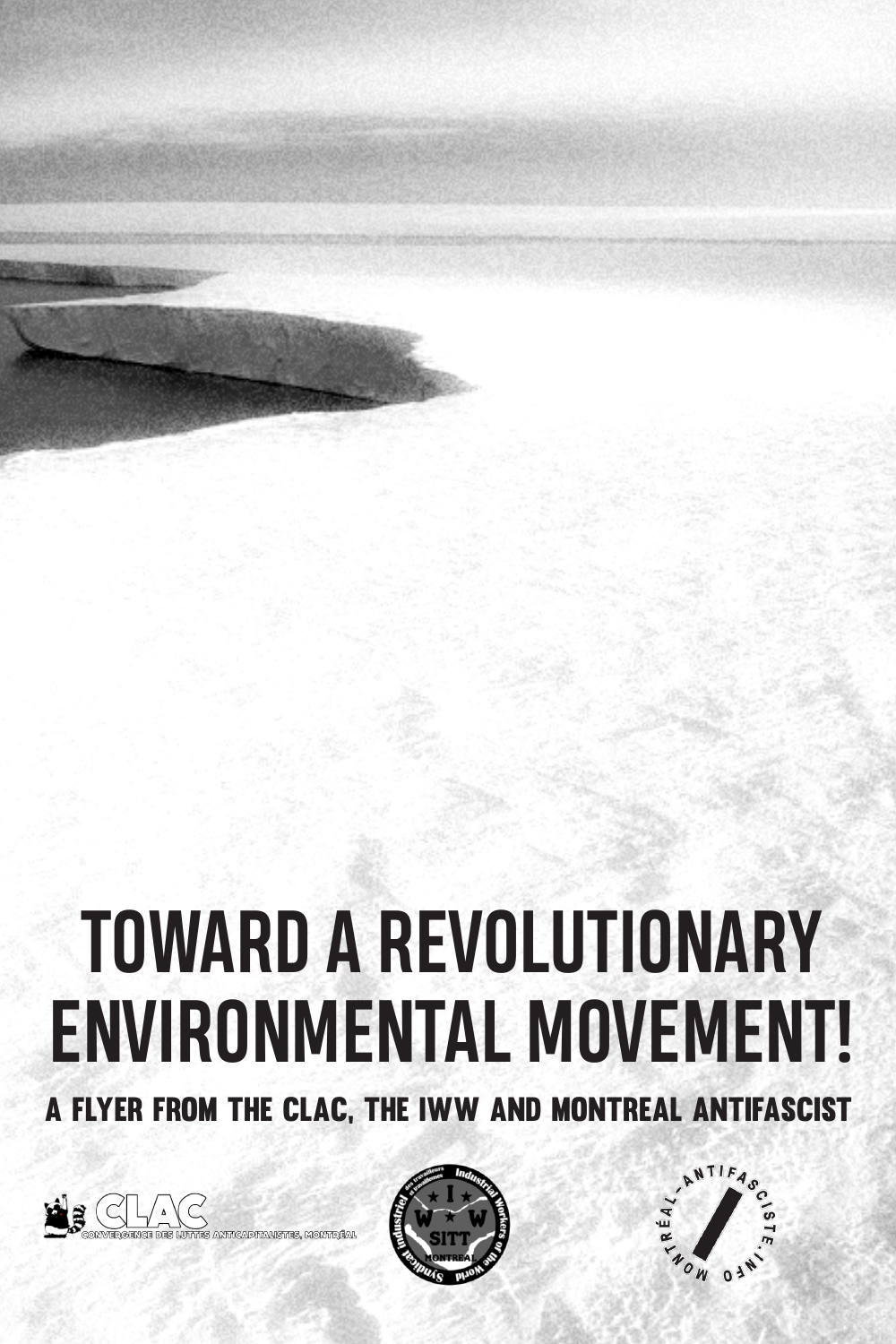#### 1. GOVERNMENTS WON'T SAVE US

Those who benefit from poisoning the land and exploiting people you care about won't be reformed. They'll make it seem like they hear your voices and occasionally put on grand spectacles to temporarily appease your anger. They'll encourage you to channel your anxiety into pointless practices that only reinforce individualism. So while some of us compete to take shorter showers or to reduce our trash output, government officials, universities, and corporations shamelessly invest in more pipelines, host uncritical academic conferences, or fly jets to fancy meetings where empty promises are made.

The impact of human emissions of greenhouse gases on climate has been known since the late 19th century. The view that carbon dioxide affects global warming has been widespread since the 70s. Since the 80s and 90s, observations and computer models have overwhelmingly pointed to human-made activities as important factors in climate change. It's been more than 30 years since the Intergovernmental Panel on Climate Change (IPCC) was created to compile information and advise world governments on how to minimize the anthropogenic (human-induced) climate change that has already claimed innumerable human lives and caused the extinction of many other animal species. This same panel now says we only have 10 years left before we reach a point of no return towards the death of this planet. Our countries are consuming the bulk of the planet's resources. Yet here we are, asking for the same colonial governments and political class that put us in this mess to ban plastic straws and increase carbon taxes. We have been begging them for decades now. It's time we start taking power ourselves.

#### 2. CAPITALISM AND THE CLIMATE CRISIS

Capitalism is a socioeconomic and political system under which a privileged few own what the rest of us need to survive. That means the worth of sentient beings and plants is based on their ability to generate wealth. It's the idea that land, workplaces, trees, animals, housing, and water, are to be owned privately by individuals or corporations, which gives them power to exploit these things however they want, regardless of our concerns, needs, and well-being. This economic system is why corporations are free to build fossil fuel infrastructures on unceded Indigenous land as governments use militarized police to suppress any form of resistance.

To exist, capitalism must uphold hierarchy, power, and obedience. That's why your acts of rebellion are framed differently than their acts of systemic violence (e.g. stealing food from Walmart vs stealing land from Indigenous peoples). Our efforts towards a better future are meaningless without a radical departure from the system that made violence and destruction the normal (and legal) state of affairs.

#### 3. COLONIALISM, RACISM, AND DESTRUCTION

To be green is to also to oppose colonialism and racism. Both of these things have everything to do with the climate crisis.

Atmospheric pollution can't be calculated without taking into account past and present colonial realities. Our understanding of how different countries contribute to climate change must take into account historical greenhouse gas emissions, and most importantly, who profits from the destruction. Industries and empires have been built on the labor of Black and Indigenous people and other people of color. Canadian and American companies murder land defenders for minerals in Latin America and Africa, poison air and waterways in Asia, and put our trash on boats to be dumped far from our eyes.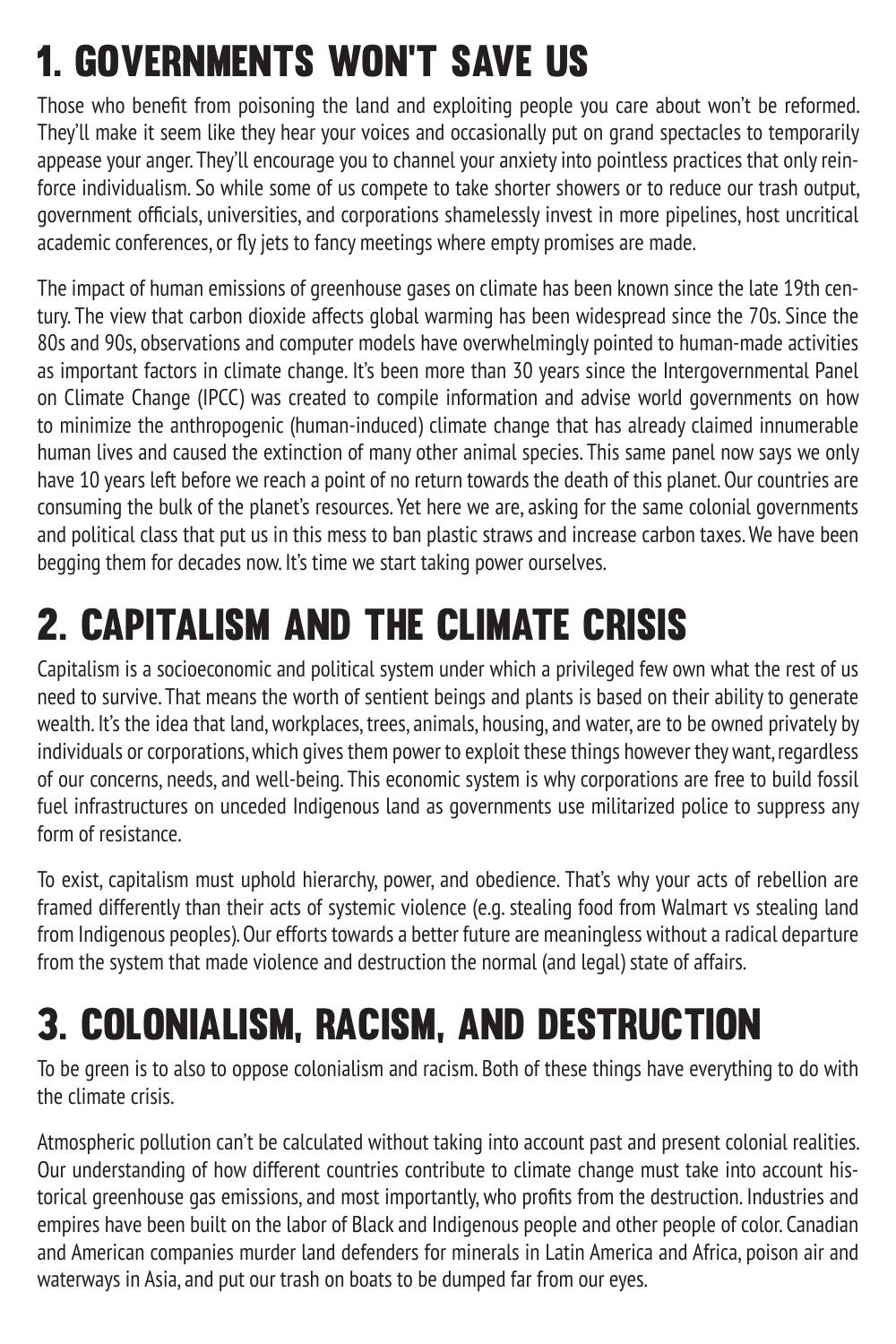Repeatedly in Canadian history, ecological devastation has been used as an intentional weapon against Indigenous peoples. Overhunting of bison by settlers led to famine in the Prairies in the 19th century, which was consciously encouraged by the Canadian government under John A. Macdonald as a tool of genocide to "clear the West." Such practices continue to this day. Grassy Narrows is an Indigenous community near Ontario's border with Manitoba; its water was contaminated by tons of mercury dumped into its water system by an upstream paper mill. One study estimated that 90 per cent of the population suffers from some degree of mercury poisoning, which can cause everything from cognitive impairments to hearing loss and emotional changes. The heavy metal can be passed from mothers to babies they carry, making it a problem that lasts generations. This is the legacy of Canadian colonialism and genocide; for many people the ecological catastrophe is already centuries old.

In so many ways, the most oppressed always pay the price for Western lifestyles and the out-of-control growth that accompanies them. Droughts, floods, and famines, are increasingly common and displaced people need new places to call home. Thus, as we fight climate change, we must also fight the system of borders that values some lives above others. We must fight the police entering migrants' homes in the middle of the night to take parents away. We must fight the construction of a migrant prison in Laval that has kids growing up behind bars. We must fight against oil wars that leave entire countries destroyed. We must fight white-supremacy whether it takes the form of neo-fascist militias, conservative columnists, or colonial states claiming sovereignty over Indigenous land. Ultimately, we must also confront anyone who accepts any of this is without feeling profound anger. We can't allow the most privileged people on this planet to use terms like « overpopulation » or « migrant crisis » because they are too scared and selfish to stand up to real perpetrators of the destruction of our world.

#### 4. RESIST SCAPEGOATING AND THE FAR RIGHT

 Certain groups are taking advantage of the catastrophes taking place to put their own hateful and nightmarish ideas into practice.

Following hurricane Katrina that devastated New Orleans in 2005, white supremacist militias took advantage of the disaster to murder random Black people they found trying to survive the floods. More recently, in 2019 in both Christchurch, New Zealand, and El Paso, Texas, neo-nazi gunmen committed massacres, killing dozens of people of color, in attacks which they explicitly framed as being to "save the environment." All over the world, many people in the rich nations which are creating the most ecological damage are demanding tighter border controls and restrictions on immigration, often citing the need to protect natural resources. At the same time, some racists suggest that there are too many people in the world and target racialized people and people in the Global South with coercive "population control" measures. Here in Quebec, members of far right anti-immigrant groups have sometimes found themselves welcomed in environmentalist spaces and mobilizations, while the concerns of people of color and anti-racists have been simply brushed aside.

This legacy of eco-fascism must be confronted, otherwise the movement to save the planet could very easily find itself manipulated and turned into an instrument to oppress and do violence to those already most directly harmed by the catastrophes capitalism has unleashed.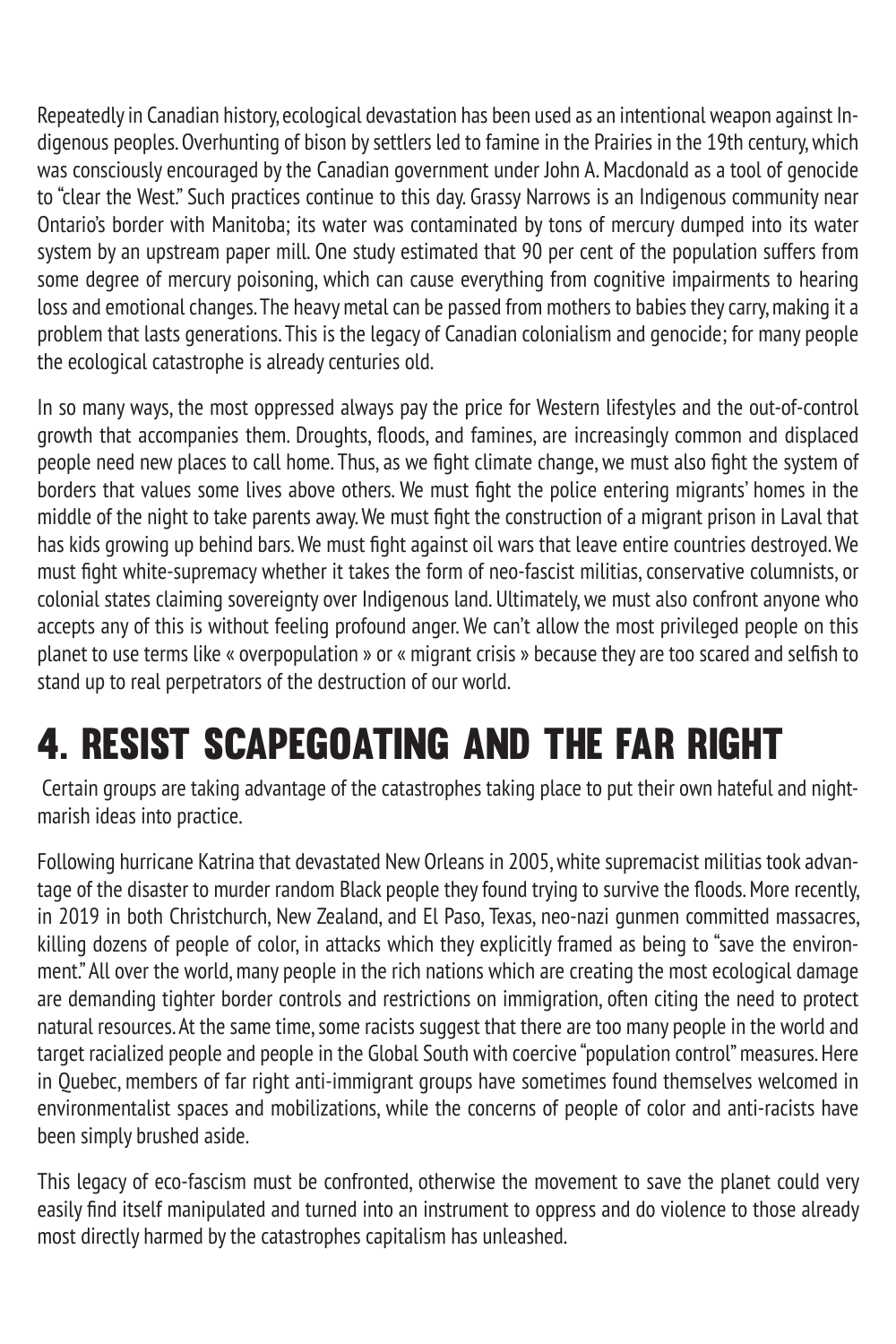#### 5. WHAT WE CAN DO!

- Reject legality, especially when laws are made by colonial states (e.g. Canada, Quebec) unrecognized by the first inhabitants of the land.
- Listen to and make space for Indigenous voices in the struggle against the colonial and capitalist destruction of ecosystems.
- Recognize when our struggles are being co-opted by political parties or companies to amass sympathy and capital.
- Avoid political parties, non-profits, or anyone pretending to fight domination while reproducing power hierarchies.
- Learn about alternative (anarchist, communist, feminist, anticolonial) ways of organizing social life.
- Attack the symbols of capitalist power: banks, mining companies and multinational corporations.
- Make the fight against all forms of oppression an active part of your militancy and do your part to ensure the burden of dealing with uncomfortable realities linked to climate change don't fall on the shoulders of those patriarchy deems responsible for the role of care.
- Practice consensual decision-making and cultivate consensual relationships.
- Get informed, end isolation by finding accomplices within your communities, and build networks of resistance with others who are willing to stand up to power.
- Only take calculated risks and practice security culture.
- Oh and obviously if we're going to get arrested, let's make it worth it.

This flyer was written and is distributed on unceded Indigenous land and a gathering place known to he Kanien'kehá:ka (Mohawk) Nation as Tiohtiá:ke (Montreal).

#### OTHER GROUPS AND RESOURCES OF INTEREST

Food Against Fascism - foodagainstfascism.org/ Solidarity Across Borders - solidarityacrossborders.org/ Jeunes Socialistes pour le Pouvoir Populaire - JSPP - pouvoirpopulaire.wordpress.com/ Montreal counter-information - mtlcounterinfo.org/ Résistance Montréal - resistancemontreal.org/ Contrpoints media - contrepoints.media/ SubMedia - sub.media/ COBP - cobp.resist.ca/ Bibliothèque Dira - 2035 Saint-Laurent - bibliothequedira.wordpress.com/ Librairie l'Insoumise - 2033 Saint-Laurent - insoumise.wordpress.com/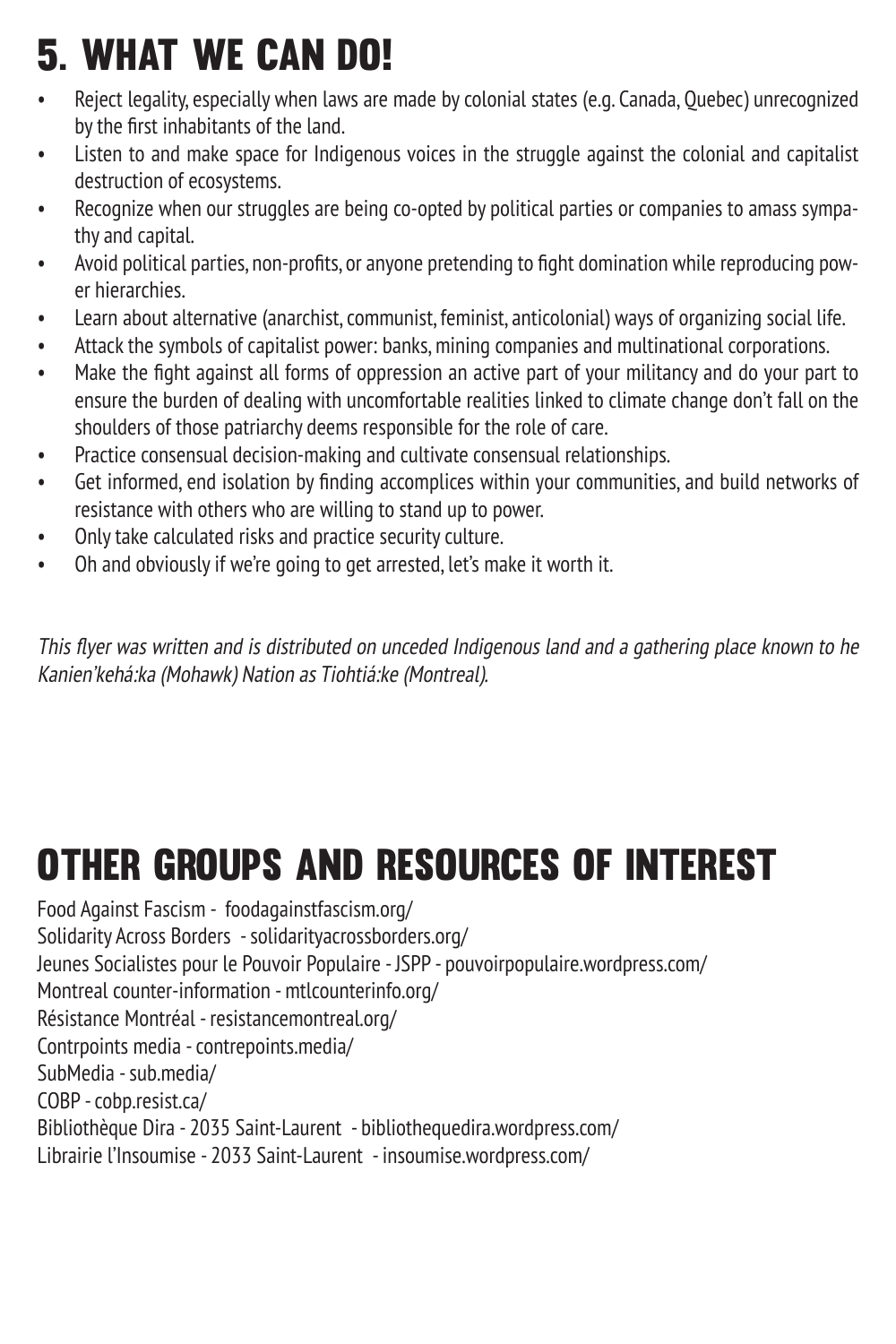### 5. CE QU'ON PEUT FAIRE!

gagner de la sympathie on du capital.

vie sociale.

suelles.

multinationales.

patriarcat à des rôles de soin.

reproduisant des systèmes hiérarchiques de pouvoir.

- Rejeter la légalité, particulièrement quand les lois ont été faites par des États coloniaux (comme le •
- Écouter et faire place aux voix des communautés autochtones au sein des luttes contre la destruction coloniale et capitaliste des écosystèmes.
- Québec et le Canada) et ne sont pas reconnues par les communautés autochtones.
- 
- 
- 
- 

Éviter les partis politiques, les organismes ou quiconque prétend se battre contre la domination tout en •

Apprendre des façons alternatives (anarchistes, communistes, féministes, anticoloniales) d'organiser la •

S'attaquer aux symboles du pouvoir capitaliste : les banques, les compagnies minières, les corporations •

Prioriser la lutte contre toutes les formes d'oppression, et s'assurer que le poids lié aux problèmes causés • par les changements climatiques ne retombe pas sur les épaules de celleux qui sont attribué.es par le

- Mettre en pratique des méthodes de prise de décision par consensus et établir des relations consen •

S'informer, se sortir de l'isolement en trouvant des allié.es dans nos communautés et construire des •

Ce pamphlet a été écrit et distribué sur des terres autochtones non cédées et sur un lieu de rassemblement

réseaux de résistance avec celleux qui veulent lutter contre le pouvoir en place. Ne prendre que des risques calculés et adopter des pratiques sécuritaires. • Et bien sûr, si on est pour se faire arrêter, que ça en vaille la peine! •

AUTRES GROUPES ET RESSOURCES DINTÉRÊT

Jeunes Socialistes pour le Pouvoir Populaire - JSPP - pouvoirpopulaire.wordpress.com/

Bibliothèque Dira - 2035 Saint-Laurent - bibliothequedira.wordpress.com/ Librairie l'Insoumise - 2033 Saint-Laurent - insoumise.wordpress.com/

appelé Tiohtiá:ke (Montréal) par la nation Kanien'kehá:ka (Mohawk).

Bouffe contre le fascisme - foodagainstfascism.org/ Solidarité sans frontières - solidarityacrossborders.org/

Montréal contre-information - mtlcounterinfo.org/ Résistance Montréal - resistancemontreal.org/ Contrpoints media - contrepoints.media/

SubMedia - sub.media/ COBP - cobp.resist.ca/

Être à l'affût de la récupération de nos luttes par les partis politiques ou les entreprises dans le but de •

- 
- 
- 
- 
-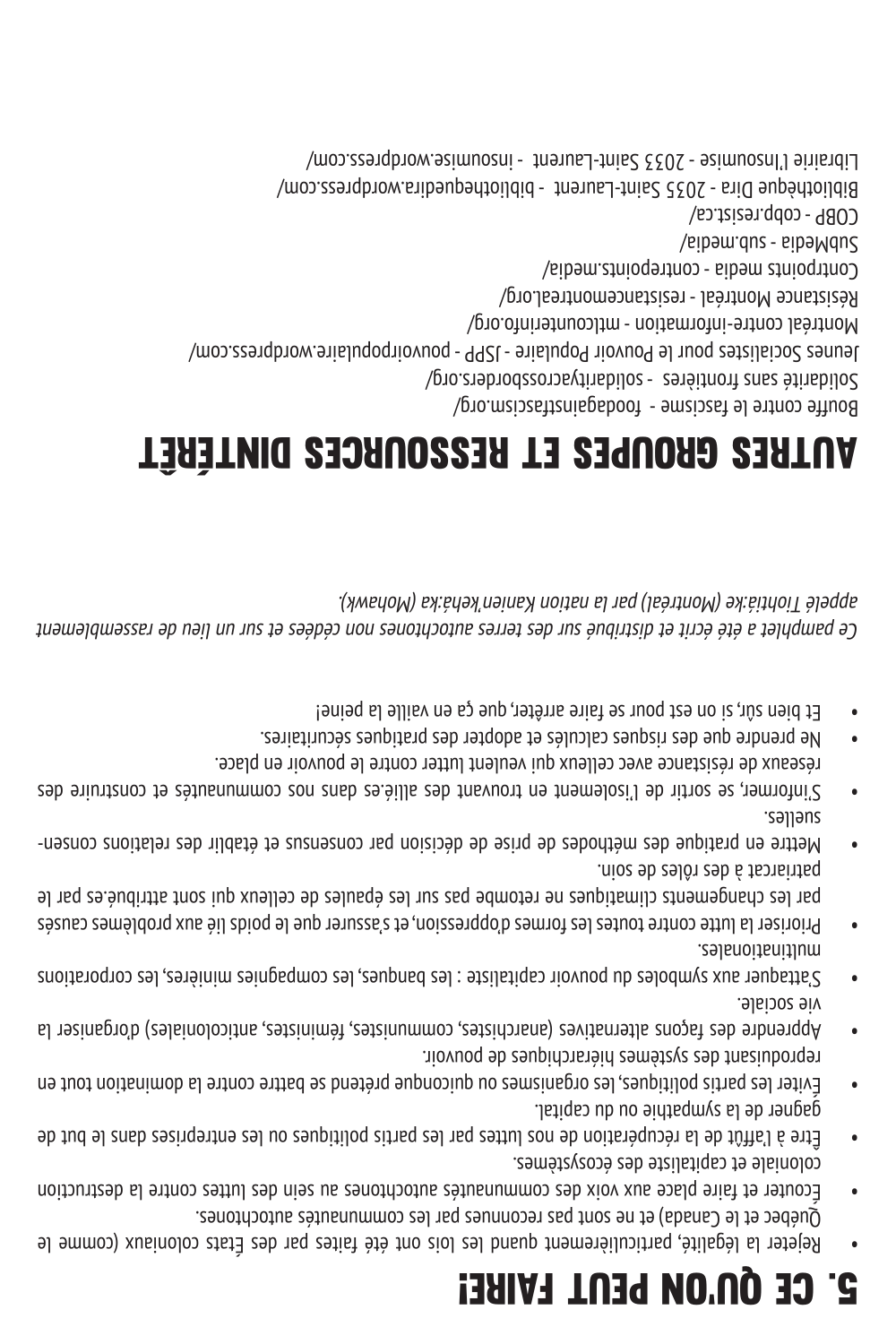de la destruction. Des entreprises et des empires ont été bâtis sur l'exploitation des Noirs, des communautés autochtones et d'autres personnes de couleur. Des entreprises canadiennes et américaines assassinent des militant.es pour la protection de la terre en Amérique latine et en Afrique, empoisonnent l'air et les courants d'eau en Asie et expédient nos ordures par bateau pour les déverser loin de nos regards.

À plusieurs moments dans l'histoire canadienne, la dévastation écologique a été utilisée comme une arme à l'encontre des communautés autochtones. Au 19e siècle, la surchasse des bisons par les colons dans les Prairies a mené à des famines, alors que la pratique était encouragée en toute connaissance de cause par le gouvernement canadien de John A. McDonald comme outil génocidaire visant à « clear the West ». De telles pratiques continuent toujours aujourd'hui. Dans la communauté autochtone de Grassy Narrows, située près de la frontière de l'Ontario et du Manitoba, l'eau a été contaminée par du mercure déversé dans leur source d'approvisionnement en eau par une usine de papier en amont. Une étude estime que 90 % de la population souffre d'un empoisonnement au mercure, qui peut causer entre autres des changements émotionnels, des troubles cognitifs ou des pertes de auditives. Le métal lourd peut être transmis d'une mère à son enfant durant la grossesse, ce qui en fait une problématique qui s'étale sur plusieurs générations. C'est l'héritage du colonialisme et du génocide canadien: pour plusieurs personnes la catastrophe écologique a déjà eu lieu il y a plusieurs centaines d'années.

Les personnes les plus opprimées sont toujours celles qui payent le prix des modes de vie occidentaux et de la croissance effrénée qui les accompagne. Les sécheresses, les inondations et les famines sont de plus en plus communes et créent des réfugiés climatiques de plus en plus nombreux. Pendant qu'on se bat contre les - changements climatiques, on doit aussi se battre contre le système de frontières qui accorde plus d'impor tance à certaines vies qu'à d'autres. On doit se battre contre la police qui entre chez des migrant.es au beau milieu de la nuit pour enlever les parents. On doit se battre contre la construction de la prison de migrant.es à Laval où des enfants grandissent derrière des barreaux. On doit se battre contre les guerres du pétrole, qui laissent dans leurs sillages des pays entiers détruits. On doit se battre contre la suprématie blanche, qu'elle prenne la forme de milices néofascistes, de chroniqueurs conservateurs ou de l'État colonial réclamant la souveraineté sur des territoires autochtones. Au bout du compte, on doit aussi confronter quiconque accepte cette situation sans en ressentir une profonde colère. On ne peut pas accepter que les privilégiés de cette planète utilisent des termes comme « surpopulation » ou « crise migratoire » parce qu'ils sont trop appeurés ou égoïstes pour s'opposer aux réels coupables de la destruction de notre monde.

#### 4. REFUSER LES BOUCS ÉMISSAIRES ET L'EXTRÊME-DROITE

Suite à l'ouragan Katrina qui a dévasté la Nouvelle-Orléan en 2005, des suprémacistes blancs ont profité du désastre pour assassiner, au hasard, des personnes noires qui tentaient de survivre aux inondations. Plus - récemment, en 2019, que ce soit à Christchurch, en Nouvelle-Zélande ou à El Paso, des néonazis ont com mis des massacres tuant des dizaines de personnes de couleur en affirmant explicitement vouloir « sauver l'environnement ». Partout sur la planète, des pressions sont faites pour que les pays riches, ceux qui sont à l'origine de la crise écologique, resserrent leurs frontières et limitent l'immigration au nom de la protection des ressources naturelles. Parallèlement, des racistes s'en prennent aux minorités visibles ou aux populations du Sud global à coût de mesures coercitives de « contrôle de population » dans le but de limiter la croissance de la population mondiale. Au Québec, les membres des groupes d'extrême-droite anti-immigration se sont - parfois retrouvés les bienvenus dans les espaces de mobilisation pour l'environnement, alors que les problé matiques liées aux personnes de couleurs et à l'antiracisme ont été mises de côté.

Cet héritage de l'écofascisme doit être adressé et confronté. Autrement, les mouvements écologistes sont à risque de se faire manipuler et transformer en instrument d'oppression envers les populations qui subissent déjà le plus directement les catastrophes engendrées par le capitalisme.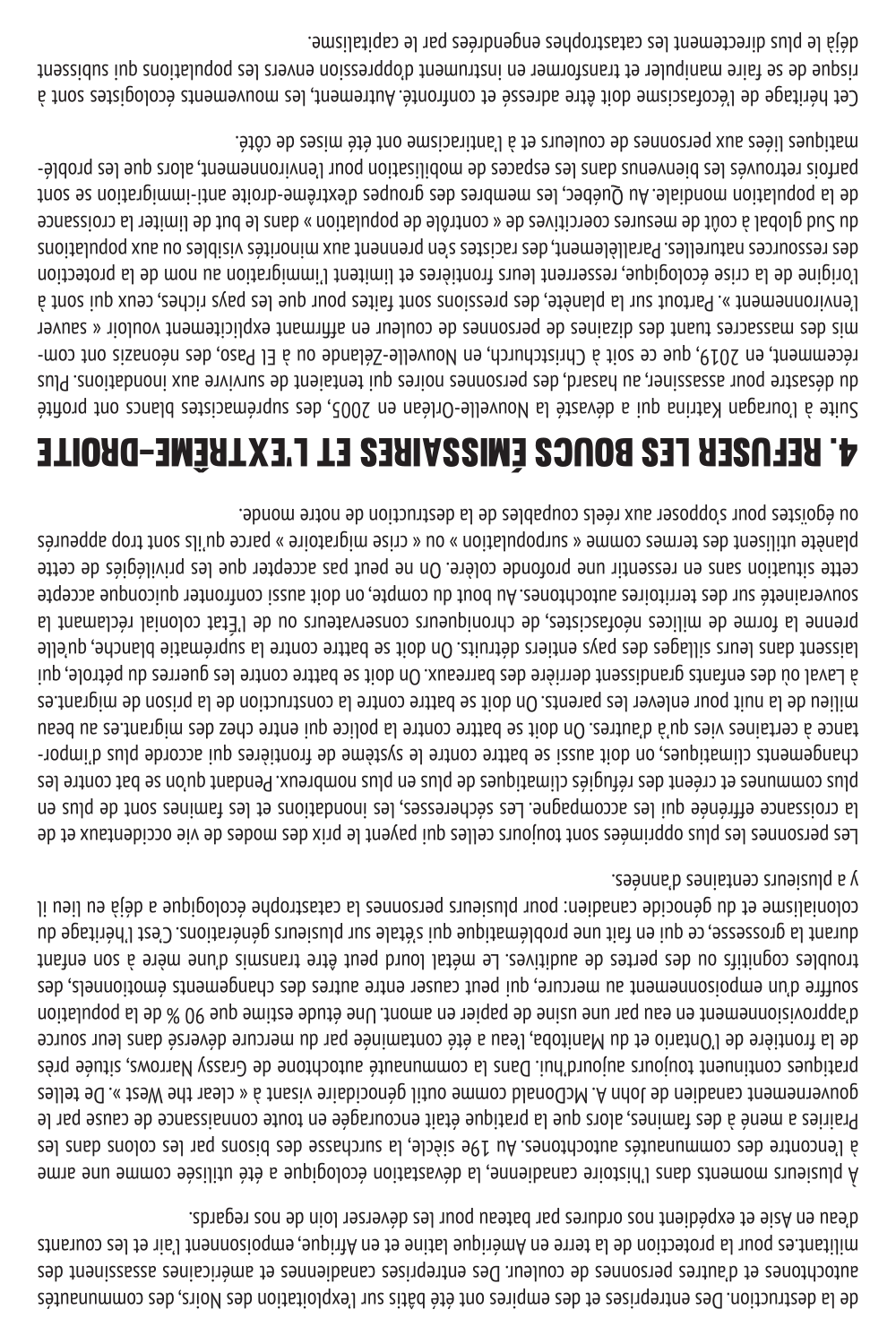## 1. LES GOUVERNEMENTS NE NOUS SAUVERONT PAS

Ceux qui profitent de la destruction des écosystèmes et de l'exploitation des gens qui nous tiennent à cœur ne seront pas « réformés ». Ils prétendront entendre nos voix et, par moments, mettront en place de grandes entreprises spectaculaires pour apaiser temporairement notre colère. Ils nous encourageront à canaliser notre anxiété dans des gestes inutiles qui ne font que renforcer l'individualisme. Pendant que certain.es d'entre nous s'efforcent de prendre des douches plus courtes ou de réduire les déchets qu'iels produisent, les représentants des gouvernements, des universités et des entreprises investissent sans aucune gêne dans de no anbiméstes organisent des conférences académiques dépouvues de toute critique systémique ou s'envolent vers de luxueuses rencontres pour faire des promesses creuses.

L'impact humain des émissions de gaz à effet de serre sur le climat est connu depuis la fin du 19e siècle. L'impact du dioxyde de carbone sur le réchauffement climatique est largement reconnu depuis les années 70. Depuis les années 80 et 90, les études et les modèles informatiques démontrent de façon accablante l'impact de l'activité humaine sur les changements climatiques. Cela fait plus de 30 ans que l'Intergovernmental Panel - on Climate Change (IPCC) a été fondé dans le but de compiler de l'information et de conseiller les gouver nemnts sur la façon de minimiser les changements climatiques anthropiques (produits par l'humain) qui ont déjà causé la perte d'innombrables vies humaines et l'extinction de plusieurs autres espèces animales. Ce panel affirme maintenant qu'il ne nous reste que 10 ans avant d'atteindre un point de non-retour vers la mort de la planète. Ce sont les pays du Nord global qui consomment la majeure partie des ressources de la planète. Et pourtant, nous voici encore à demander aux gouvernements coloniaux et à la classe politique qui ont causé cette catastrophe de bannir les pailles de plastiques et d'augmenter la taxe sur le carbone. Cela fait des décennies que nous les supplions. Il est grand temps que nous reprenions le pouvoir sur la situation.

#### 2. LE CAPITALISME ET LA CRISE CLIMATIQUE

Le capitalisme est un système socioéconomique et politique qui implique qu'une poignée de privilégiés possèdent ce dont le reste d'entre nous a besoin pour survivre. Cela signifie que la valeur des êtres sensibles est déterminée selon leur capacité à générer du profit. Les terres, les lieux de travail, les arbres, les animaux, les habitations et l'eau sont la propriété privée d'individus et d'entreprises, leur donnant ainsi le pouvoir de les exploiter comme bon leur semble, sans égard de nos préoccupations, de nos besoins et de notre bienêtre. C'est ce système économique qui permet aux entreprises d'exploiter les hydrocarbures sur des territoires autochtomes non cédés alors que les gouvernants étandant toute de résistance en employant des forces policières militarisées.

Pour assurer son existence, le capitalisme doit maintenir en place la hiérarchie, le pouvoir et l'obéissance. - C'est ce qui explique que nos actes de rébellion soient traités différemment de leurs actes de violence systé miques (ex. voler de la nourriture au Wal-Mart ou voler les terres des communautés autochtones). Les actions que l'on pose en vue d'un meilleur futur n'ont aucun sens sans une rupture radicale avec le système qui a érigé la violence et la destruction comme l'état normal (et légal) des choses.

#### 3. COLONIALISME, RACISME ET DESTRUCTION

Être vert, c'est aussi s'opposer au colonialisme et au racisme. Ces systèmes d'oppression sont intégralement imbriqués dans la crise climatique.

La pollution atmosphérique ne peut être comprise sans prendre en compte le passé et le présent des réalités coloniales. Notre compréhension des contributions respectives de divers pays aux changements climatiques doivent rendre compte de l'émission historique des gaz à effet de serre et, encore davantage, de qui profite